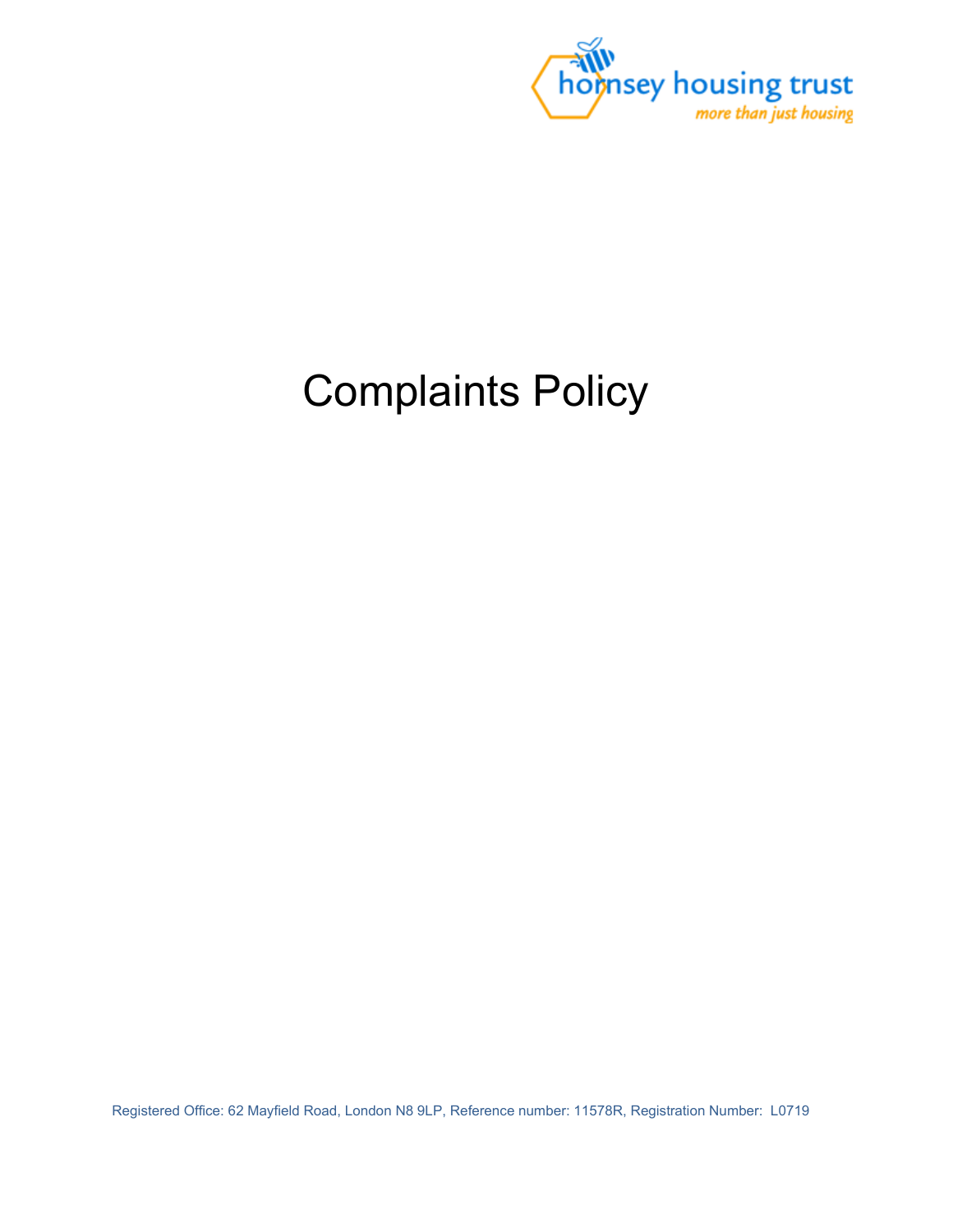## **Contents**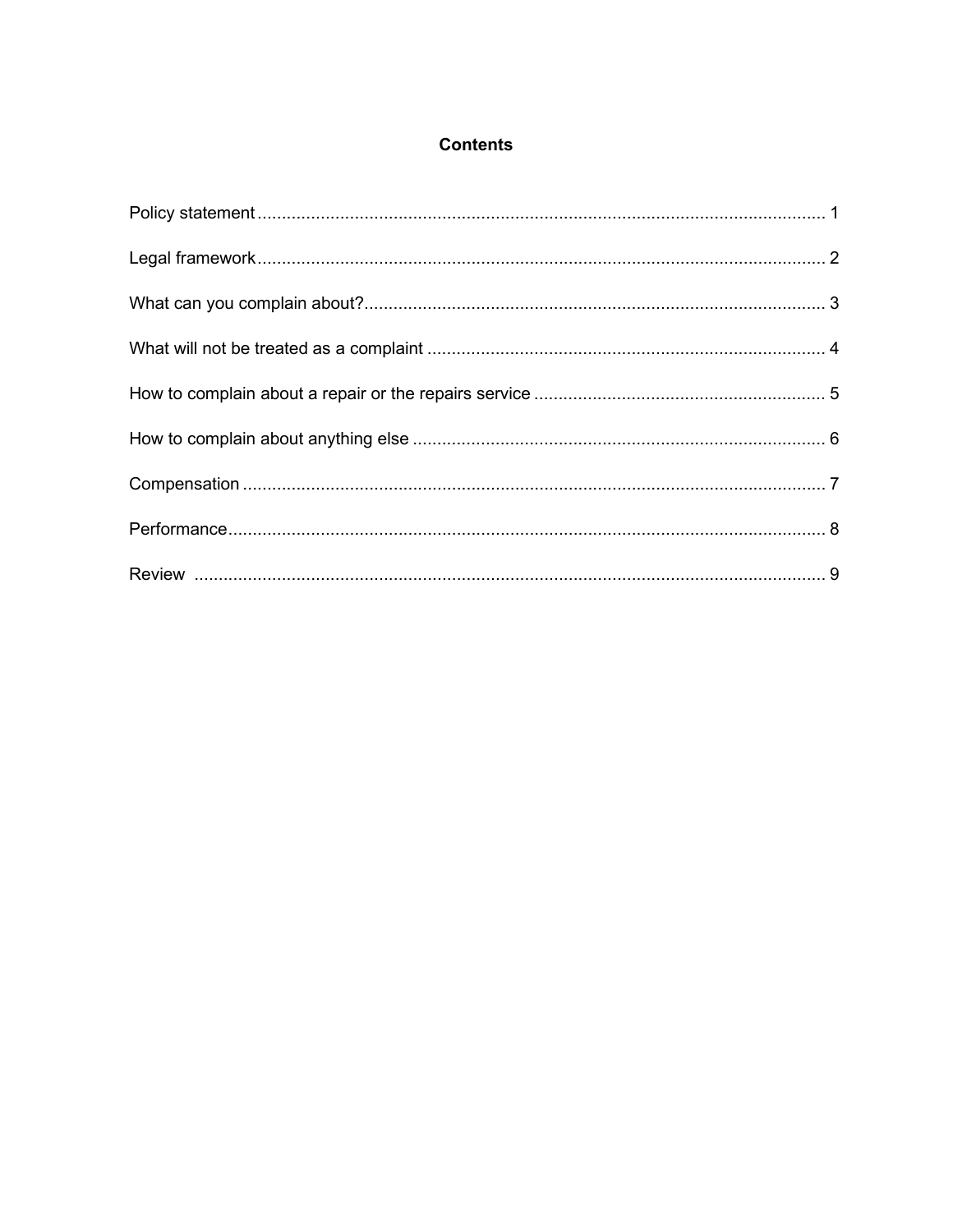### **1.0 POLICY STATEMENT**

- 1.1 Hornsey Housing Trust ("the Trust") is committed to providing a high quality service for its tenants and working in an open and accountable way that builds trust and respect. One of the ways in which we can continue to improve our service is by listening and responding to the views of our tenants and in particular, by responding positively to complaints, and by putting mistakes right when things have gone wrong.
- 1.2 Where you let us know about a service failure, such as a member of our staff or a contractor failing to keep to or attend an appointment without notice, we will aim to resolve the problem on the same day – before you need to make a complaint.
- 1.3 The Trust is committed to ensuring that no person or group will be treated less favourably than another person or group of persons and will carry out our duty with positive regard for the following core strands of equality: age, disability, gender, race, transgender, sexual orientation, maternity, pregnancy, marital status and religion and/or belief.
- 1.4 This policy should be read in conjunction with our Compensation Policy, Service Standards, Customer Service Policy and the Tenant Handbook.

### **2.0 LEGAL FRAMEWORK**

- 2.1 The Regulator for Social Housing requires housing associations to have an approach to complaints that is clear, simple and accessible.
- 2.2 This includes a mechanism for 'designated persons' to consider complaints that have proceeded through social landlords' complaints procedure without resolution rather than being escalated directly to the Housing Ombudsman.
- 2.4 The Secure Tenants of Housing Authorities (Right to Repair) Regulations 1994 entitles secure tenants of local housing authorities to have qualifying repairs carried out at their landlord's expense and receive compensation from their landlord if qualifying repairs are not carried out within a prescribed period.

# **3.0 WHAT CAN YOU COMPLAIN ABOUT?**

- 3.1You can make a complaint if we have:
- 3.1.1 Done something incorrectly or badly, which has resulted in your getting less than the promised standard of service, such as:
	- Giving you inaccurate information
	- Providing unclear or incomplete replies to your enquiries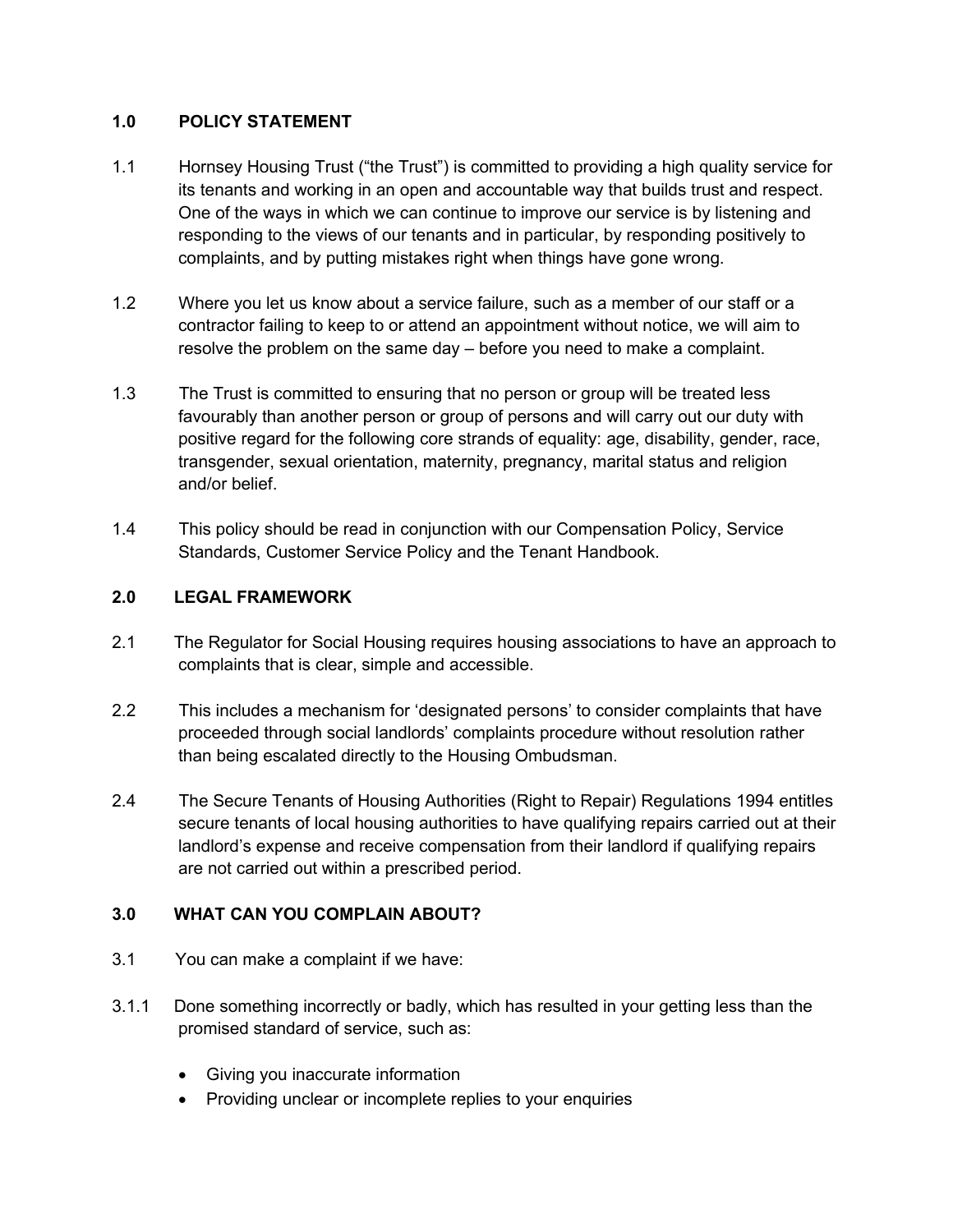- Issues relating to the type of property you have been offered
- Not carrying out a repair properly
- 3.1.2 Done something we shouldn't have, such as:
	- Discriminating against you or treated you unfairly
	- Being rude
	- Breaking appointments without telling you
	- Not following one of our policies in providing you with a service
- 3.1.3 Failed to do something we should have done, such as:
	- Responding to your letters/queries appropriately
	- Following procedures for dealing with your query

### **4.0 WHAT WILL NOT BE TREATED AS A COMPLAINT?**

- Reports of fly tipping or vandalism
- Requests for a repair or improvement works
- Neighbour nuisance or anti-social behaviour reports
- Complaints about services which aren't our responsibility  $-$  for example, decisions about housing benefit, council tax reductions or nominations, which should be reported to Haringey Council
- Complaints about the actions of an organisation that is not working for, or supported by the Trust – such as Haringey Council or a care agency
- Insurance claims our Finance Team will deal with any claims on our building's insurance. Residents are responsible for claims on their content's insurance
- Commercial decisions for example, a decision to dispose of some of our properties
- Anything which happened more than six months ago which you did not report at the time

Although we do not treat these issues as a complaint under this procedure, we will deal with them in an appropriate manner.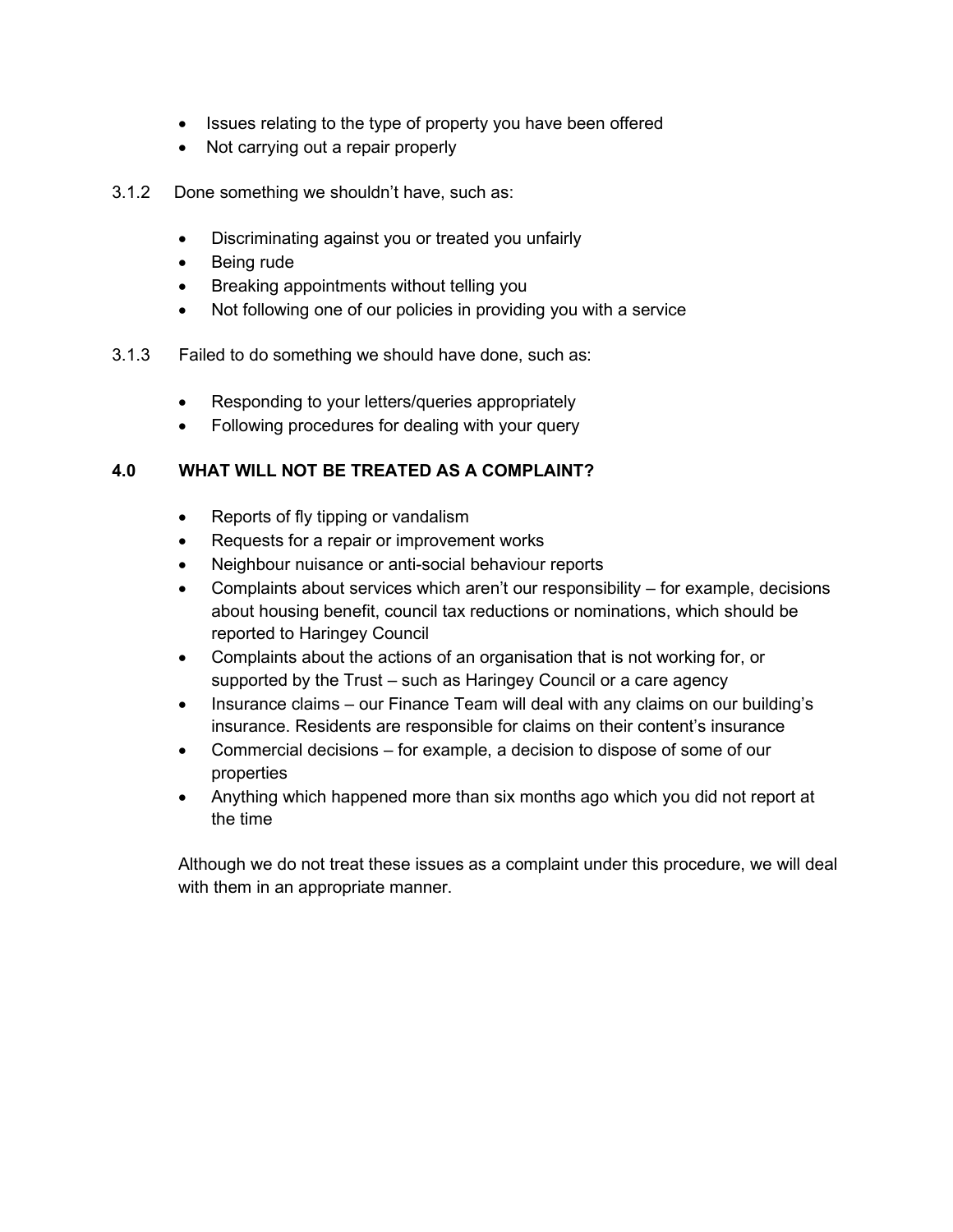# **5.0 HOW TO COMPLAIN ABOUT A REPAIR OR THE REPAIRS SERVICE**

- 5.1 Since November 2019, the Trust's day-to-day repairs service has been managed by Newlon Housing Trust in partnership with repairs contractor, Wates. There is therefore a slightly different procedure for making a complaint regarding a repair or the repairs service.
- 5.2 In the first instance, tenants dissatisfied with a repair; the actions of anyone working in the repairs service at Newlon; or an operative should contact Newlon Housing Trust. You can do this:
	- By email: HHTrepairs@newlon.org.uk or [serviceresolution@newlon.org.uk](mailto:serviceresolution@newlon.org.uk)
	- By telephone: 020 7613 8080
	- Using the designated website complaints form: <https://www.newlon.org.uk/residents/making-a-complaint/complaint-form/>
	- If you live in one of our sheltered schemes and would like some help making a complaint about a repair, you can ask your Support Services Officer to help you with making your complaint or to make a complaint on your behalf.
	- If you live in one of our street properties and would like some help making a complaint about a repair, you can ask your Housing Officer to help you with making your complaint or to make a complaint on your behalf.
- 5.3 What happens when Newlon receive a complaint?
- 5.4 A member of staff will ask whether you would like to make a formal or informal complaint. In some cases, where you are unhappy about or dissatisfied with something that could be put right fairly quickly, you may prefer to make an informal complaint. An example of something you might like to make an informal complaint about could include:
	- A single missed repair appointment
	- A repair which was not completed on time and you would like an explanation
	- A lack of update regarding an ongoing repair
- 5.5 If you make an informal complaint, you will receive a response from a member of the team responsible for the repairs service. You can request this response be either in writing or by telephone, and you will usually receive a response within 48 hours.
- 5.6 If you decide to make a formal complaint, Newlon will manage it as follows:

#### **Early resolution stage**

If you make a complaint, Newlon will focus on resolving your complaint in their 'early resolution stage'. Newlon will apologise and put things right quickly. Newlon will seek to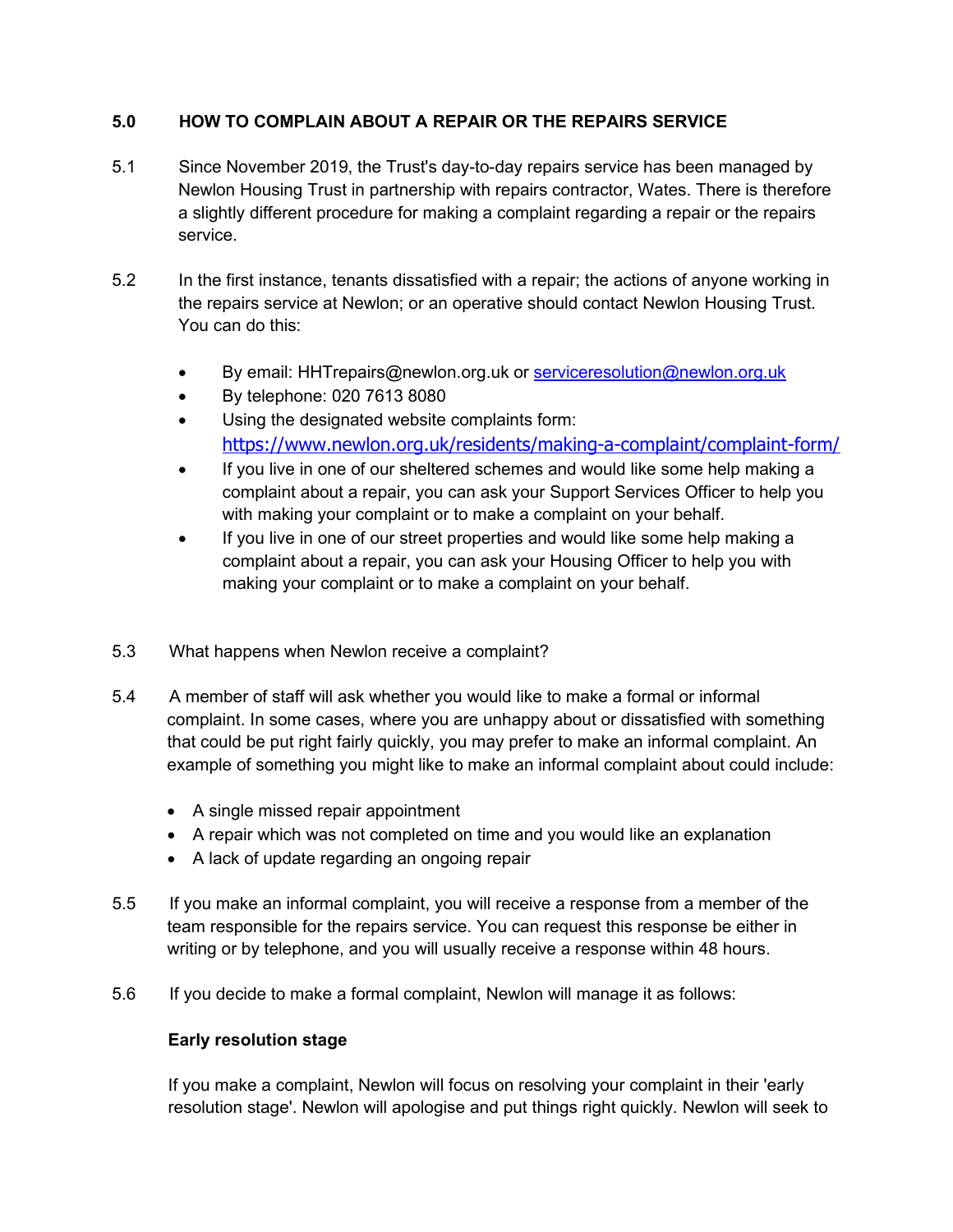make whatever reasonable changes they can to resolve the complaint. They will let you know what they plan to do within 5 working days.

The primary focus is on speed of resolution, not investigation and apportionment of blame. A member of staff will work with you to resolve the complaint informally.

### **Stage One**

Where the complaint cannot be resolved to your satisfaction informally, and/or within 5 working days, it will be logged as a Stage One complaint and the Service Resolution Team will deal with your enquiry and give you a full response within 10 working days.

Where this deadline cannot be met due to the complexity of the case you will be advised when you will get a response.

### **Stage Two**

If you are unhappy with the response you receive at Stage One you should appeal within 28 days by calling Newlon's Service Centre on **020 7613 8080** or emailing **quality@newlon.org.uk**. You will be asked to state why you are unhappy with the Stage One response, what issues remain outstanding and what you would like Newlon to do to resolve the matter. Newlon will then refer the complaint to Hornsey Housing Trust, and it will be dealt with as at Stage Two of the Trust's internal procedure (see section 6.3.)

# **Stage three**

If you are still not satisfied, you can refer the complaint to the Chief Executive. You will be offered the opportunity to meet with the Chief Executive in person to explain your case in more detail.

# **6.0 HOW TO MAKE A COMPLAINT ABOUT ANYTHING ELSE**

- 6.1 If you would like to complain about anything else except a repair, you should contact Hornsey Housing Trust directly. Before making a complaint, you may wish to try and resolve the matter informally by talking to the member of staff you were dealing with on the query. Often, we will be able to put it right quickly or reach a decision you are satisfied with.
- 6.2 If you still wish to make a complaint you can do so using the following methods:
	- In person at our offices
	- To a member of staff when they visit you
	- By letter
	- By telephone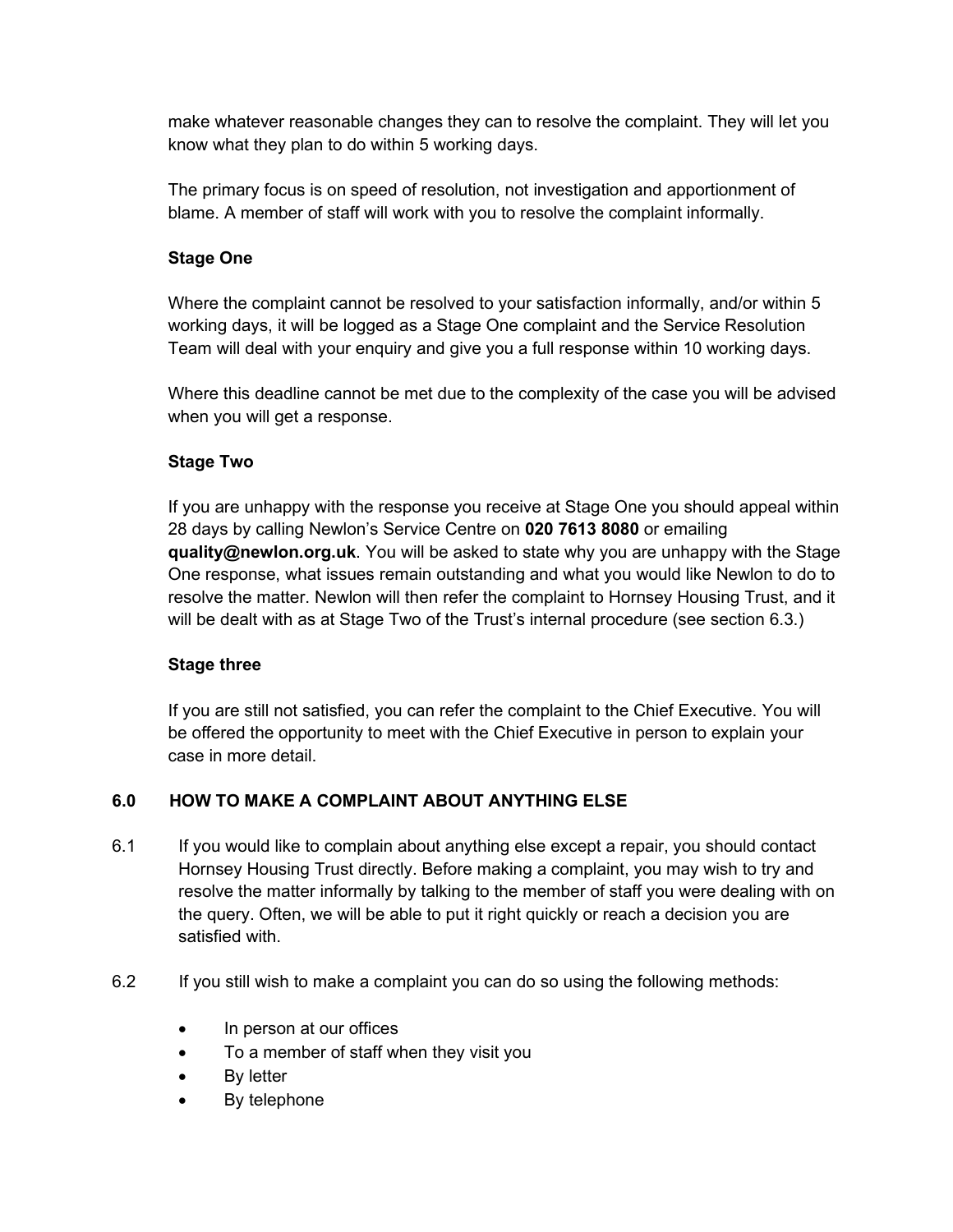- By email
- By text message
- Using the contact form on our website

#### 6.3 There are three stages to our complaint's procedure:

| <b>STAGE</b> |                                                                                                                                                                                                                                                                                                            | <b>Response</b><br>time (working<br>days) |
|--------------|------------------------------------------------------------------------------------------------------------------------------------------------------------------------------------------------------------------------------------------------------------------------------------------------------------|-------------------------------------------|
| <b>One</b>   | An officer or manager for the service about which you are<br>complaining will investigate your complaint.                                                                                                                                                                                                  | 10                                        |
| Two          | If you feel the result is unsatisfactory, you will be able to ask<br>for a member of the Leadership Management Team (either<br>the Head of Housing; Asset Manager; or Head of Finance) to<br>try to resolve the matter or you can contact Liz Hanley, the<br><b>Chief Executive's Executive Assistant.</b> | 15                                        |
| Three        | If you are still not satisfied, you can refer the complaint to the<br>Chief Executive. You will be offered the opportunity to meet<br>with the Chief Executive in person to explain your case in<br>more detail.                                                                                           | 20                                        |

- 6.4 In order to escalate the complaint from Stage One to Stage Two, or Stage Two to Stage Three, you must explain the area of your original complaint that you feel has not been adequately addressed, why you remain dissatisfied and what actions you are seeking to resolve the complaint.
- 6.5 The review carried out at each stage will consider if the original complaint has been fairly and thoroughly investigated and whether the original decision should be upheld or overturned.
- 6.6 If you are not satisfied after the three-stage procedure has been exhausted, you can take your case to the Housing Ombudsman Service. This service is completely independent of the Trust and is free to use. Housing Ombudsman Service, PO Box 152, Liverpool, L33 7WQ, info@housing-ombudsman.og.uk, www.housingombudsman.og.uk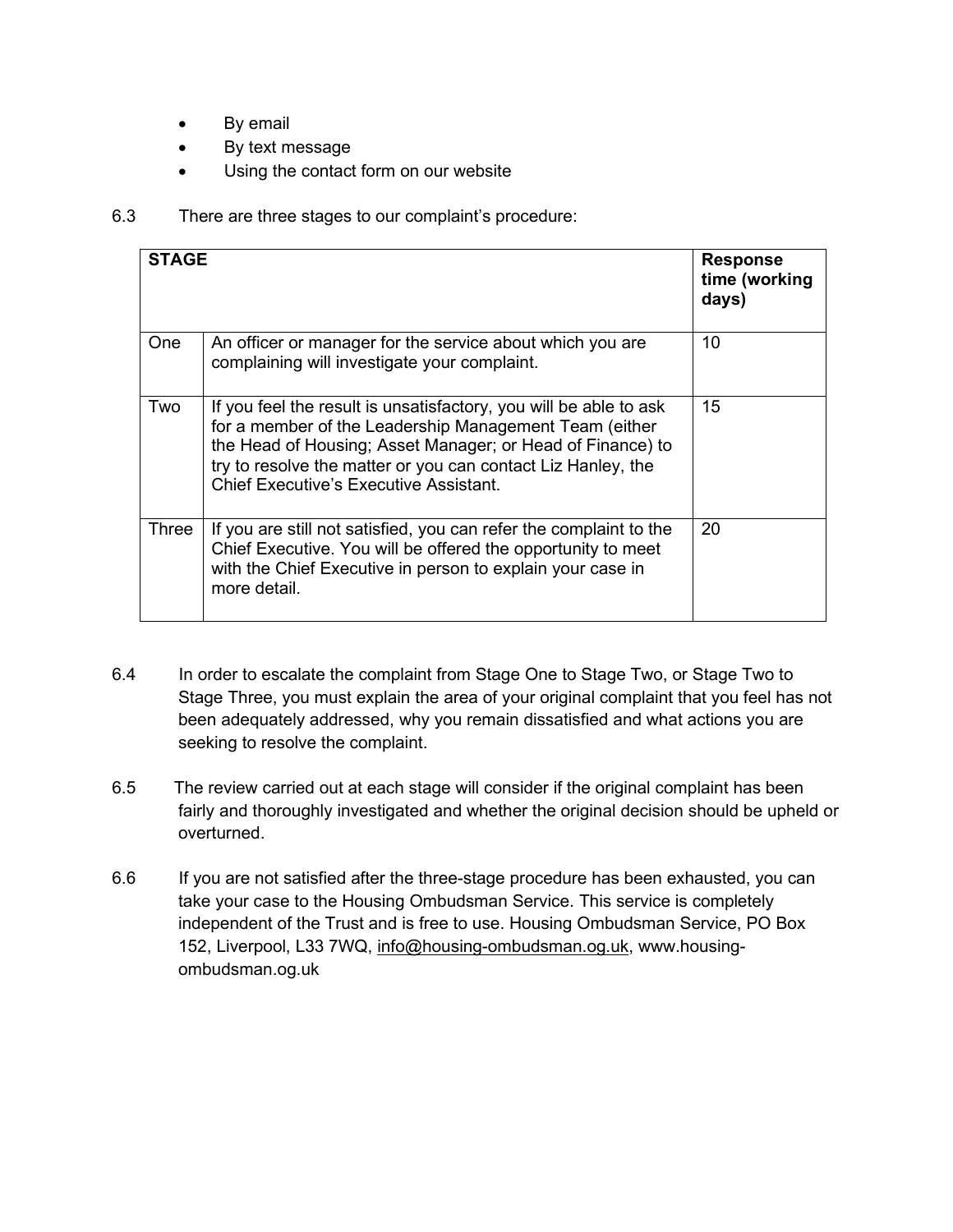## **7.0 COMPENSATION**

- 7.1 Where complainants have suffered actual loss or damage, they may be compensated accordingly. Compensation will be paid direct to you unless you owe us money (e.g., current or former rent/service charge arrears), in which case the compensation will be used first to offset any arrears.
- 7.2 Compensation may be considered in the following circumstances:
	- When certain qualifying repairs have not been completed on time
	- When we have failed to keep an appointment and not let you know in advance, and you have suffered income loss as a result
	- When a room in your home cannot be used because of lack of repair
	- If we, or our contractors, damage your belongings
	- If your belongings are damaged because of disrepair and you can show this is due to our negligence – such as our contractor failing to attend to a leak within time.
- 7.3 You will not be eligible for compensation:
	- For losses resulting from accidental damage to your home e.g., a leak of water or burst pipe; unless damage was caused due to our negligence as above. Tenants should have their own contents insurance and should claim on this
	- If you refused access to your home or did not keep an agreed appointment
	- The loss or service failure was not our responsibility
	- Where no actual loss or damage has occurred

#### **8.0 PERFORMANCE**

- 8.1 All complaints and expressions of dissatisfaction are recorded. We monitor the number of complaints and the service areas to which they relate. The Board receive quarterly information about complaints.
- 8.2 Lessons learned from complaint investigations and service improvements are recorded, reported, and discussed at staff team meetings.
- 8.3 Opportunities will be provided for sharing information from complaints handling and shaping service improvement plans. This may be through the tenant newsletter, the Link; formal service review panels; at scheme resident engagement meetings; or by any other method agreed with our involved residents.
- 8.4 Complaints are to be part of the new tenant engagement strategy.